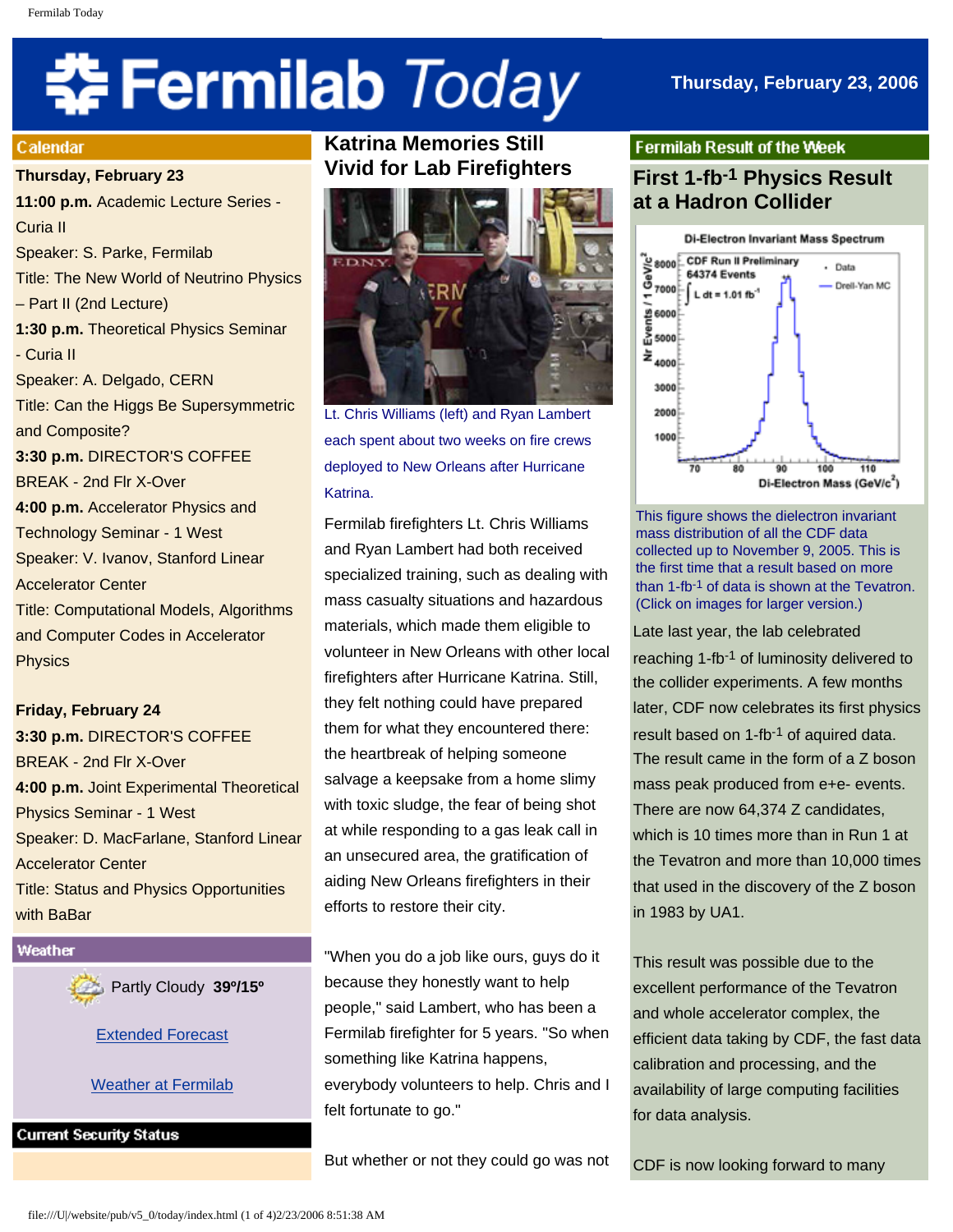#### [Secon Level 3](http://www.fnal.gov/pub/about/public_affairs/currentstatus.html)

## **Wilson Hall Cafe**

**Thursday, February 23** -Southwestern Chicken Tortilla -Philly Style Cheese Steak -Chicken Pot Pie -Tomato Basil Chicken Parmesan -Southwestern Turkey Wrap -4 Cheese Pizza -Marinated Grilled Chicken Caesar **Salads** 

#### [Wilson Hall Cafe Menu](http://lss.fnal.gov/cafe/)

## **Chez Leon**

**Thursday, February 23 Dinner** -Steamed Mussels -Pork Tenderloins w/Madeira Sauce -Sweet Potatoes -Profiteroles

#### **Wednesday, March 1**

**Lunch** -Chicken Enchiladas -Mexican Rice -Confetti Salad -Pineapple Flan

#### [Chez Leon Menu](http://lss.fnal.gov/chezleon/index.html)

Call x4512 to make your reservation.

## **Search**

**Search the Fermilab Today Archive**

search

**Info** 

entirely in their hands. "Without support from our families, from the lab, from Chief [Jack] Steinhoff, from people on our shifts... there's no way we could have done it," explained Williams, who has been a Fermilab firefighter for 15 years.

Both men keep in touch with people they met in New Orleans. "They keep looking forward," Williams says. "Every little thing that happens, they look at it as a sign of progress." Among other correspondents, he has remained in contact with two of the sisters from Our Lady of Holy Cross College, where his team of firefighters camped. "They've opened up the college again," he says. "They're surprised how many students have returned and feel it's a good sign that young people are coming back."

Read full accounts of the firefighters' experiences on the [Hurricane Relief](http://www.fnal.gov/pub/today/katrina_relief.html)  [page.](http://www.fnal.gov/pub/today/katrina_relief.html) — *Dawn Stanton*

#### **Science Grid This Week**

# **Grid Technology Helps UNOSAT Tackle Humanitarian Challenges**



CERN's Patricia Mendez Lorenzo and UNOSAT's Einar Bjorgo have adapted satellite imagery tools to the Grid.

physics results using 1-fb-1 of data. The high quality of the Z mass peak in the recent data gives CDF confidence that all the data can be understood quickly to be used for many analyses. Thus many physics results using more than 1-fb-1 of CDF data are expected soon, hopefully with some exciting surprises awaiting!



**Above:** Some of the key people currently in charge of keeping the CDF detector operating smoothly to get the maximum data recorded, left to right: Aron Soha (UC Davis), Dee Hahn (Fermilab), Greg Feild (Yale), Steve Hahn (Fermilab), Guram Chlachidze (JINR Dubna). Not pictured: Pat Lukens (Fermilab), Willis Sakumoto (Rochester). **Below:** Some of the key people currently in charge of computing and processing the data to make it ready for physics analysis on the shortest time scale possible, left to right (top) Dehong Zhang (Fermilab), Sinead Farrington (Liverpool), Pierre Savard (Toronto), Krzysztof Genser (Fermilab), Doug Benjamin (Duke), (bottom) Elena Vataga (New Mexico), Pasha Murat (Fermilab), Elliot Lipeles (UC San Diego). Not pictured: Glenn Cooper (Fermilab), Ashutosh Kotwal (Duke & Fermilab), Igor Sfiligoi (INFN Frascati & Fermilab), Rick Snider (Fermilab).



**[Result of the Week Archive](http://www.fnal.gov/pub/today/resultoftheweek/index.html)**

**Accelerator Update**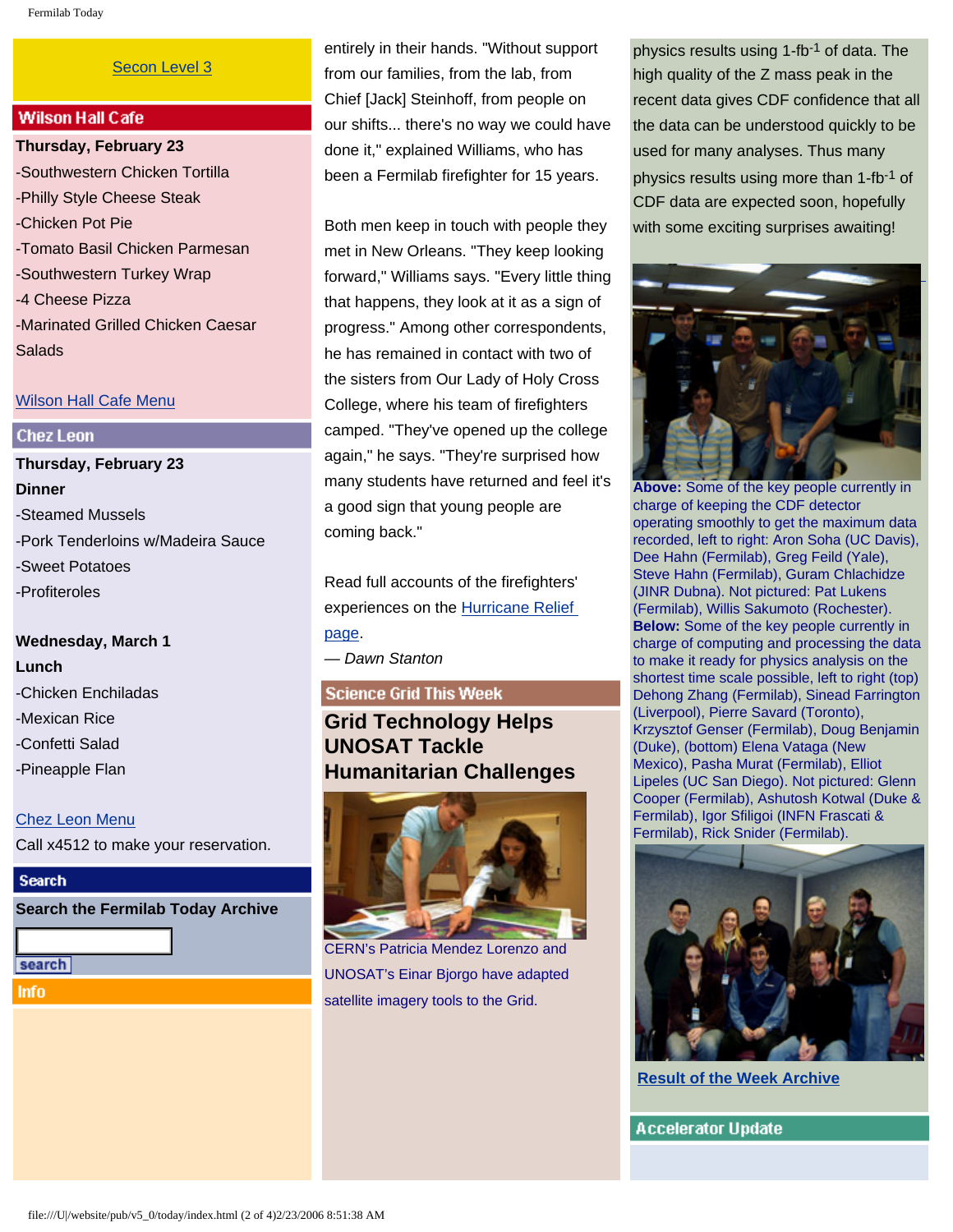# Fermilab Today is online at: [http://www.](http://www.fnal.gov/today/) [fnal.gov/today/](http://www.fnal.gov/today/)

Send comments and suggestions to [today@fnal.gov](mailto:today@fnal.gov)

[Fermilab Today archive](http://www.fnal.gov/pub/today/archive.html)

[Hurricane Relief Page](http://www.fnal.gov/pub/today/katrina_relief.html)

[Fermilab Today PDF Version](http://www.fnal.gov/pub/today/archive.html)

[Fermilab Result of the Week archive](http://www.fnal.gov/pub/today/resultoftheweek/index.html)

[Fermilab Safety Tip of the Week archive](http://www.fnal.gov/pub/today/safety/index.html)

[Linear Collider News archive](http://www.fnal.gov/pub/today/linearcollider/index.html)

[Fermilab Today classifieds](http://www.fnal.gov/pub/today/classifieds.html)

[Subscribe/Unsubscribe to Fermilab Today](http://www.fnal.gov/pub/today/subscription.html)

Patricia Mendez Lorenzo is part of the LHC Computing Grid's Experiment and Integration Support Team at CERN. Normally she supports the ALICE particle physics experiment, helping LCG sites to install and run the ALICE software. But last summer she was assigned an additional task: to help gridify satellite imagery applications for UNOSAT, a United Nations initiative that provides the humanitarian community with access to satellite imagery for use in crises such as earthquakes and tsunamis.

# **[Read More](http://www.interactions.org/sgtw/)**

## In the News

*ASCE Press Release***, February 21, 2006: Neutrinos Project Nominated for National Outstanding Civil Engineering Achievement Award** 

Reston, Va.—The world's first highenergy, long-baseline neutrino experiment, the Neutrinos at the Main Injector (NuMI) project—which runs from the Fermi National Accelerator Laboratory in Batavia, Ill., to the Soudan Underground Mine Park in northern Minnesota—has been named one of five finalists for the 2006 Outstanding Civil Engineering Achievement Award (OCEA), presented by the American Society of Civil Engineers (ASCE). This year's award winning project will be named at ASCE's 2006 Outstanding Projects and Leaders (OPAL) awards gala on April 26 at the Ronald Reagan Building and International Trade Center in Washington, D.C.

"The OCEA program recognizes projects on the basis of their resourcefulness in addressing planning and design challenges, as well as their impact on the

#### **February 20 - 22**

- Two stores provided 22 hours and 51 minutes of luminosity.

- TeV quenched with no store.

- Store 4658 lost due to vacuum trouble. [Read the Current Accelerator Update](http://www.fnal.gov/pub/news06/update.html) [Read the Early Bird Report](http://www-bd.fnal.gov/earlybird/ebird.html) [View the Tevatron Luminosity Charts](http://www.fnal.gov/pub/now/tevlum.html)

#### **Announcements**

**Professional Development Schedule:** Classes are added weekly. To see the most recent schedule, visit the Office for Professional and Organizational Development [website](http://lss.fnal.gov/train-dev/index.html).

## **Blood Drive Results**

During the recent blood drive, 97 units were collected--the double red donors provided 2 full doses of red cells each, and the whole blood donors provided 1 unit of red cells and partial doses of platelets and plasma. In total, up to 271 patients will be helped by your generous donors. Thank You!

#### **NALWO - Folk Dance Potluck**

Everyone at the lab and in the dance communities who use the Barn is welcome to come to a NALWO - Folk Dance Potluck and Dance Party, Saturday, Feb. 25 at Kuhn Barn. Bring food to share at 6 p.m., then after 7 p.m. there will be dancing as the folk and Scottish dancers introduce what they enjoy to others in the community. NALWO will provide beverages (no alcohol) and participants should bring a dish to share (ethnic specialties encouraged) as well as comfortable shoes for dancing. More info at 630-584- 0825 or [folkdance@fnal.gov.](mailto:folkdance@fnal.gov)

**[Upcoming Activities](http://www.fnal.gov/pub/today/upcoming_activities.html)**